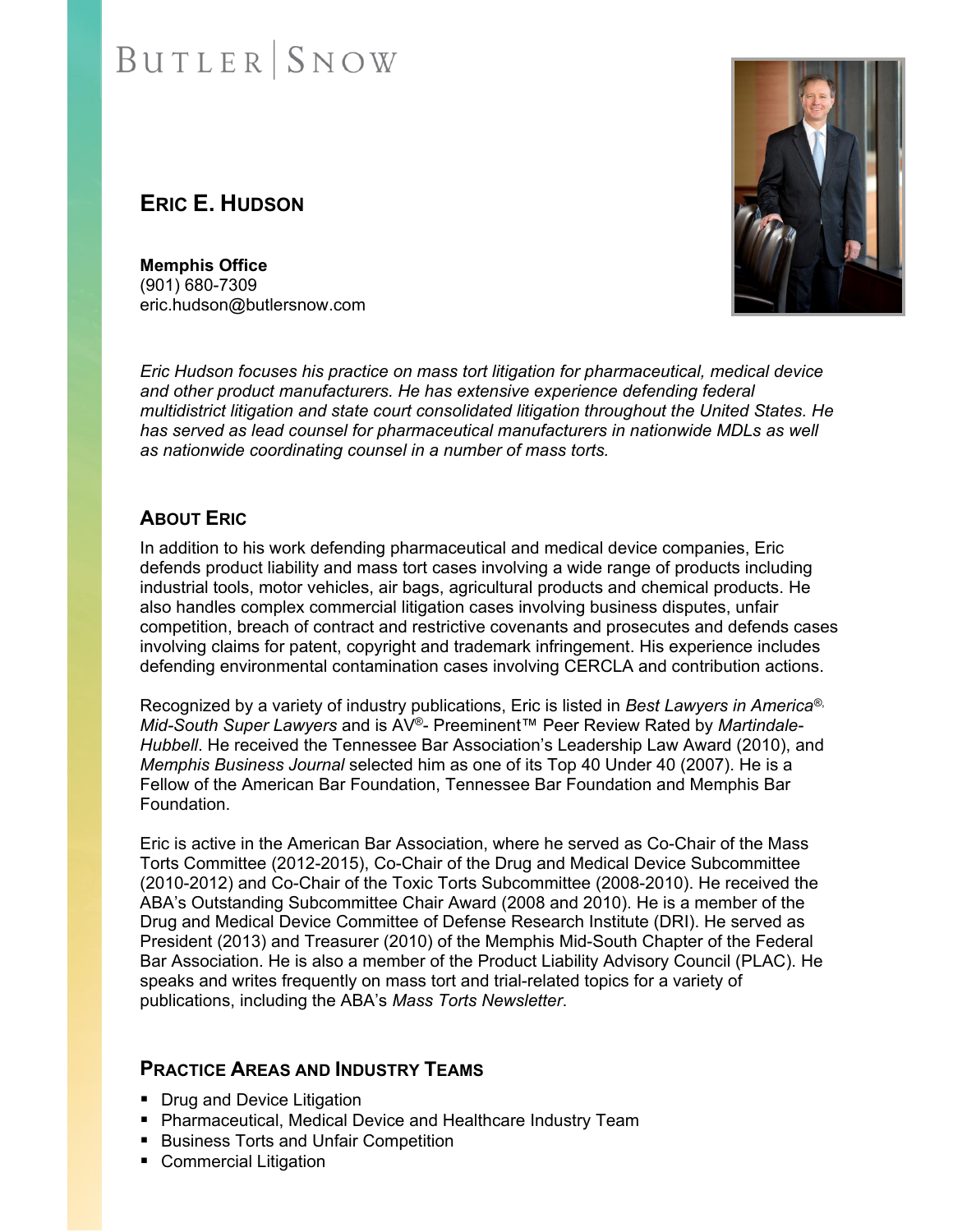#### **EXPERIENCE**

- National Coordinating Counsel and MDL Liaison Counsel for branded pharmaceutical manufacturer in MDL proceedings in the U.S. District Court, Southern District of Illinois & coordinated state court proceedings in California, Connecticut and Delaware.
- Lead Counsel in MDL proceedings in the U.S. District Court, Eastern District of New York on behalf of generic pharmaceutical manufacturer.
- **Lead Counsel for pharmaceutical manufacturer in mass tort cases filed in Las Vegas,** Nevada alleging Hepatitis C infection. Obtained dismissals of more than 4,000 plaintiffs' claims.
- Defense of mass torts cases involving exposure to industrial chemicals in national venues.
- **Summary judgment obtained for manufacturer of metalworking fluids in mass torts case** involving over 200 plaintiffs with claims exceeding \$100 Million in the U.S. District Court, Eastern District of Michigan.
- After removal pursuant to the Class Action Fairness Act, successfully defeated remand efforts by plaintiffs in a putative class action seeking more than \$50 Billion for alleged identity theft, ultimately leading to outright dismissal.
- **Defense of product liability cases involving pharmaceuticals, industrial tools, motor** vehicles, air bags, agricultural products and chemical products.
- **Prosecution and defense of cases involving claims for patent, copyright and trademark** infringement.
- **Prosecution and defense of commercial cases involving business disputes, unfair** competition, breach of contract and restrictive covenants.
- Defense of environmental contamination cases involving CERCLA and contribution actions.

#### **BAR ADMISSIONS**

- Tennessee, 2003
- Vermont, 1998 (*inactive*)
- **U.S. District Courts** 
	- Tennessee: Eastern, Middle, Western
	- Vermont: District of Vermont
	- Michigan: Eastern
	- Wisconsin: Western
- U.S. Court of Appeals
	- $\blacksquare$  6<sup>th</sup> Circuit
	- $\blacksquare$  7<sup>th</sup> Circuit
	- $\blacksquare$  8<sup>th</sup> Circuit
- U.S. Supreme Court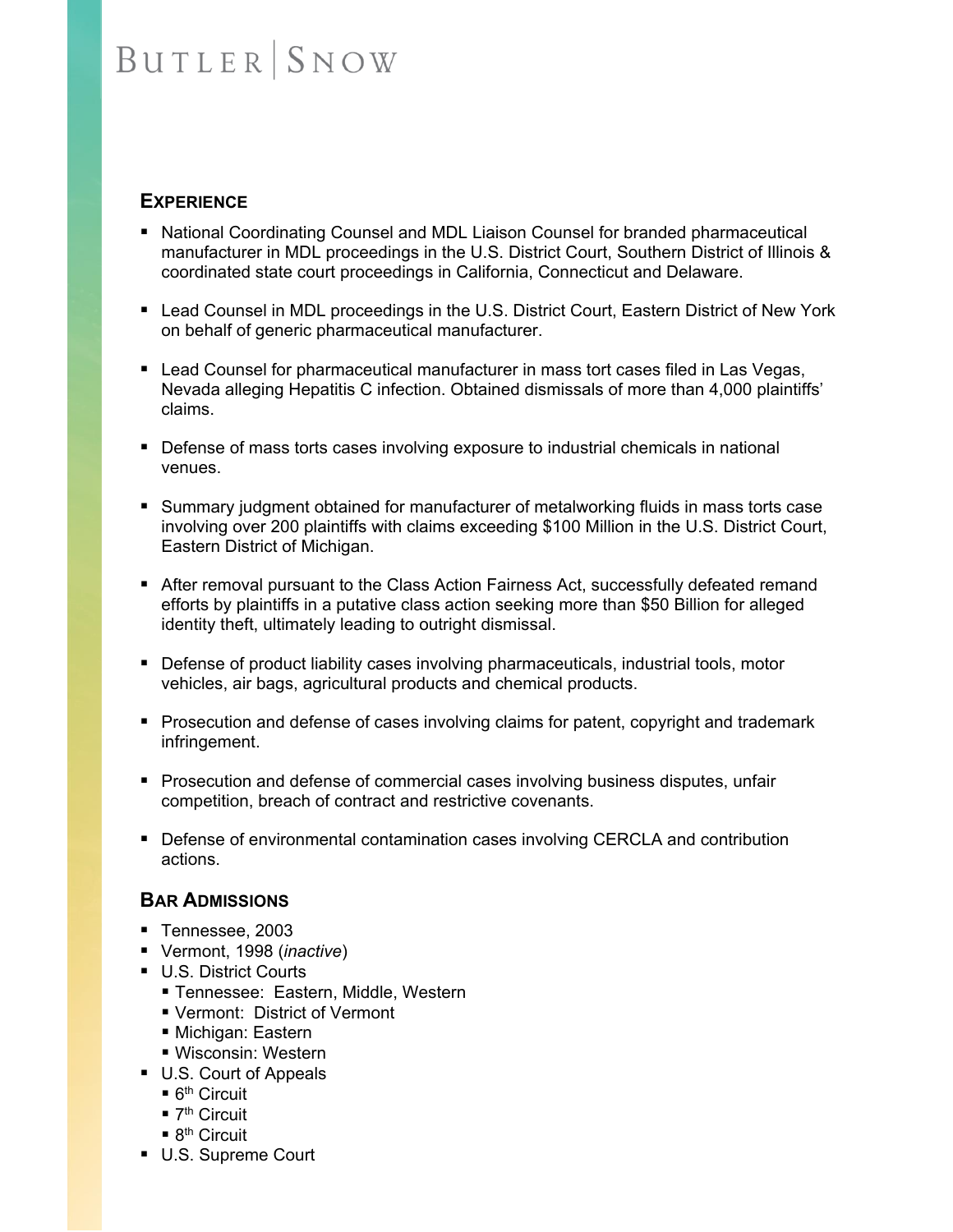#### **DISTINCTIONS**

- *The Legal 500 US* 
	- Recognized in the editorial for nationwide Dispute Resolution: Product Liability, Mass Tort and Class Action: Pharmaceuticals and Medical Devices – Defense, 2019.
- *Best Lawyers in America<sup>®</sup>* 
	- Commercial Litigation, 2013-2022
	- Product Liability Litigation Defendants, 2022
- Super Lawyers<sup>®</sup>
	- Mid-South Super Lawyers, Class Action / Mass Torts, 2011-2020
	- Mid-South Rising Stars, 2008-2010
- *Martindale-Hubbell®*
	- AV<sup>®</sup>- Preeminent™ Peer Review Rated, 2010-2017
- *Memphis Business Journal*
	- Top 40 Under 40, 2007
- Outstanding Subcommittee Chair, Litigation Section, American Bar Association, 2008 and 2010
- Tennessee Bar Association, Leadership Law 2010
- Life Sciences Star, LMG Life Sciences
- **Fellow, American Bar Foundation**
- **Fellow, Memphis Bar Foundation**
- Fellow, Tennessee Bar Foundation

#### **ASSOCIATIONS**

- American Bar Association
	- **Example 1** Litigation
		- Mass Torts Committee
			- Co-Chair, 2012-2015
		- **Drug and Medical Device Subcommittee** 
			- Co-Chair, 2010-2012
		- **Toxic Torts Subcommittee** 
			- Co-Chair*,* 2008-2010
- Defense Research Institute (DRI)
	- Drug and Medical Device Committee
- Federal Bar Association
	- Memphis Mid-South Chapter
		- President*,* 2013
		- Treasurer*,* 2010
- Tennessee Bar Association
- **Product Liability Advisory Council (PLAC)** 
	- **Sustaining Member**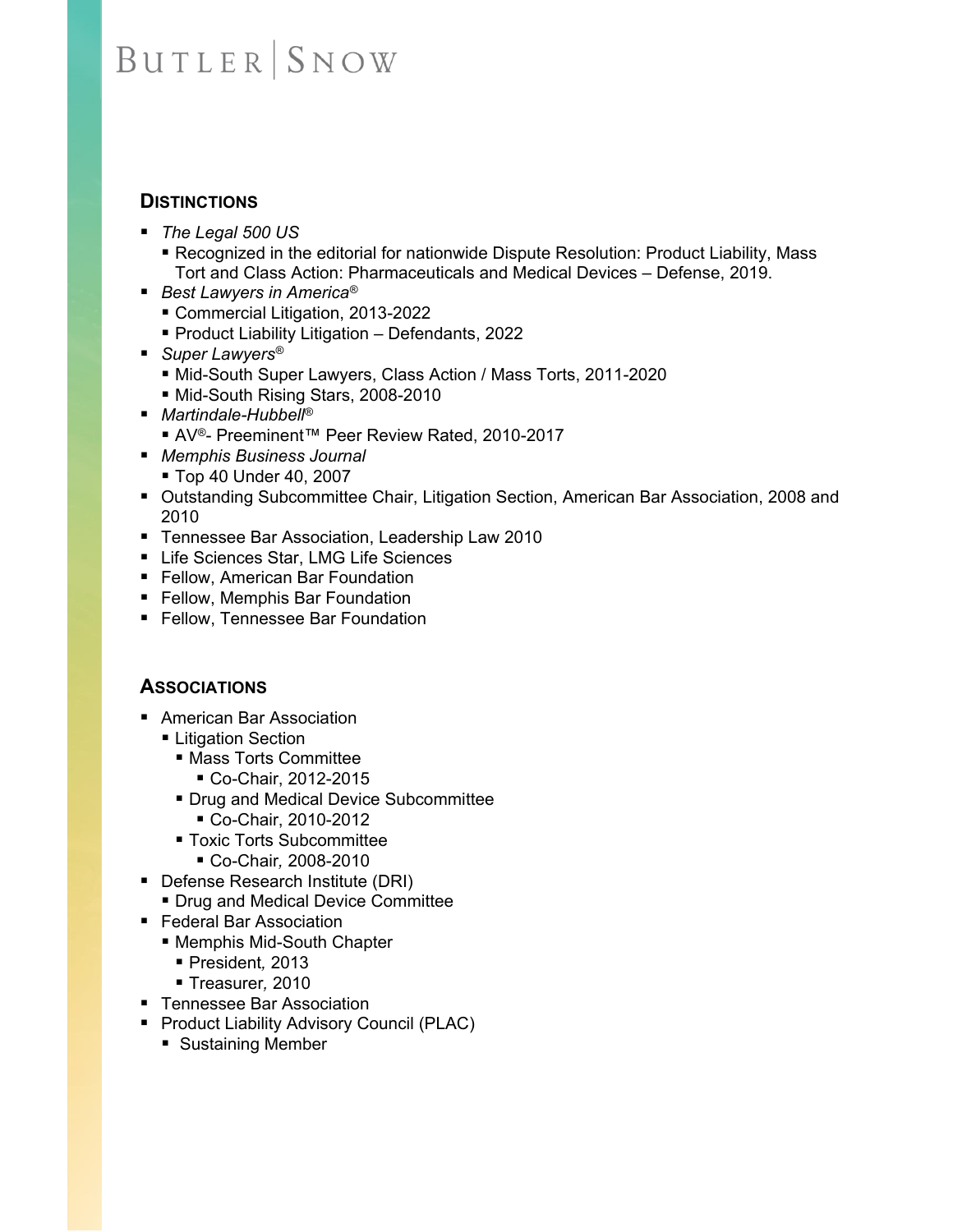#### **EDUCATION & HONORS**

- Vermont Law School, J.D., *magna cum laude*, 1998
	- Head Notes Editor, *Vermont Law Review*
	- Am Jur Awards, Civil Procedure, Intellectual Property, Appellate Advocacy
- University of South Florida, M.A., Biology, 1995
- Vanderbilt University, B.S., Biology, 1993

#### **PAPERS, PRESENTATIONS AND PUBLICATIONS**

- Author, "Eleventh Circuit Weighs In on Growing Administrative Feasibility Split," ABA, Section of Litigation, *Mass Torts Newsletter*, Vol. 19, No. 4, Summer 2021.
- Co-Author, "Mass Torts in the United States," Chapter 6 Management of Mass Torts by the Judiciary, American Bar Association, 2020.
- Co-Author, "Plaintiff Attorney Advertising: Protected or Prosecutable?" *Pro Te Solutio*, Vol. 8, No. 5, Spring 2016.
- Author, "Jenga for the Experts: How Much Can One Expert Rely on Another?"ABA, Section of Litigation, *Mass Torts Newsletter,* Vol. 14, No. 3, Summer 2016*.*
- **Author, "B2B Litigation Avoidance in the Pharmaceutical and Medical Device** Industry," *Pro Te: Solutio*, Vol. 8 No. 1, May 2015.
- Author, "The FDA's Strategic Priorities for 2014-2018," *Pro Te: Solutio*, Vol. 7 No. 3, September 2014.
- Author, *"Mensing: Preemption or Not?" Pro Te: Solutio, Vol. 5 No. 1, 16-19, February* 2012.
- Presenter and Panel Member*,* "Devising Novel End-Game Strategies in Bet-the-Company Litigation," ACI's National Advanced Forum on Managing and Resolving Mass Tort Products Liability Claims, New York, NY, October 2010.
- **Panel Chair and Seminar Co-Chair, "Chemical Products and Toxic Torts: From Crisis to** Mass Litigation – Starting Smart and Finishing Strong," Houston, TX, October 2010.
- Author, "Generic Preemption after *Levine*," *Pro Te: Solutio*, Vol. 3 No. 4, 6-9, October 2010.
- Author, "Comment C on Toxic Torts in the Restatement Third", ABA, Section of Litigation, *Mass Torts Newsletter*, Summer 2010.
- **Author, "Defeating Class Certification in Complex Commercial Litigation,"** *Pro Te: Solutio***,** Vol. 2 No. 4, 14-19, October 2009.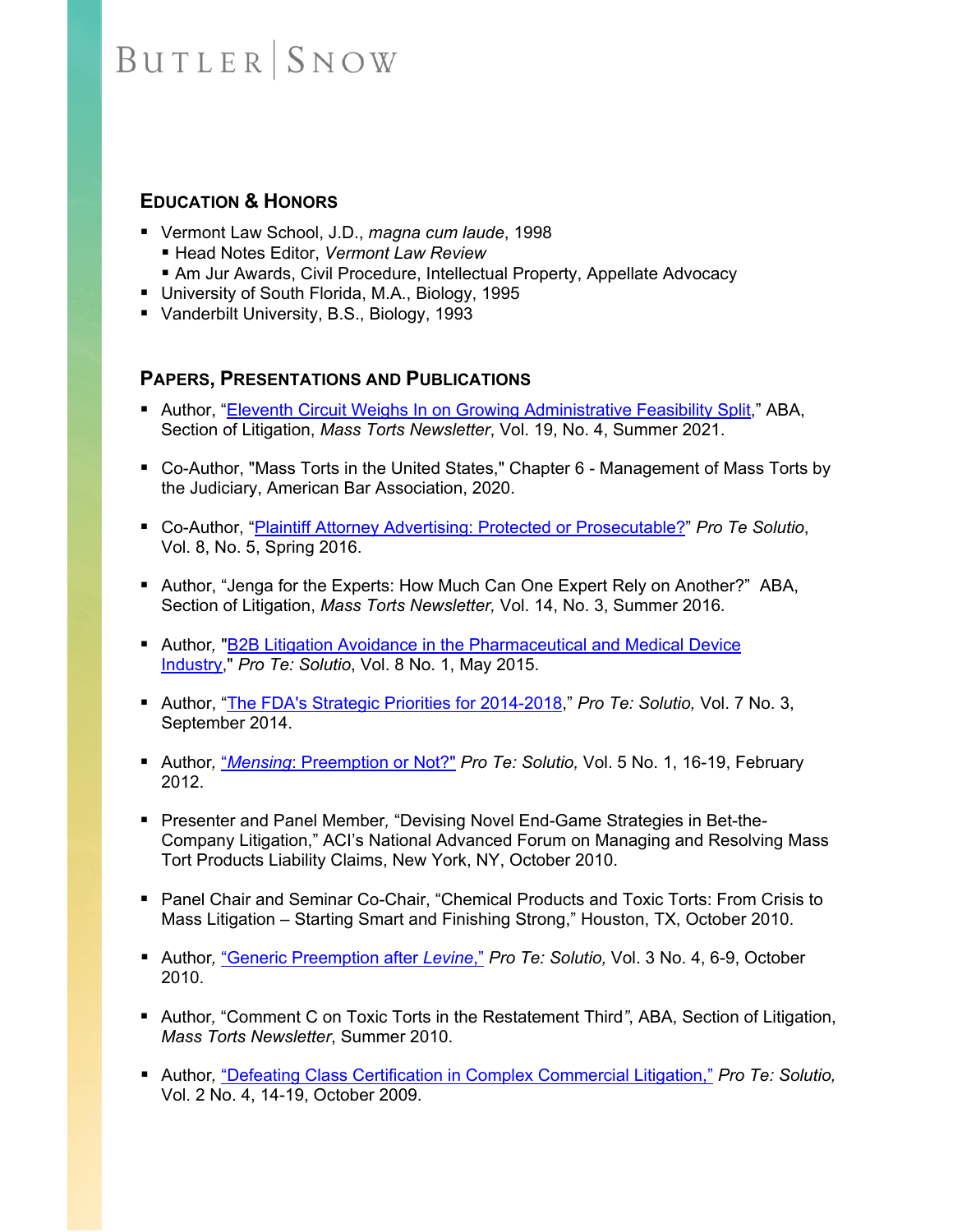- **Seminar Co-Chair, "Chemical Products and Toxic Torts: New Developments, Significant** Trends and a View into the Future," ABA Section of Litigation, Products Liability and Mass Torts Committees, Exxon Mobil Corporation, Houston, TX, September 2009.
- **Author, "The Potential REACH of European Union Chemical Regulations into U.S.** Courts," ABA Section of Litigation, *Mass Torts Newsletter*, Winter 2008.
- **Author, "Consolidation: Tempering the Temptation for Judicial Economy," ABA Section of** Litigation, *Trial Practice Journal*, Vol. 22, No. 3, Fall 2008.
- Panel Chair, "Class Action Certification," ABA Section of Litigation, Chemical Products Subcommittee Meeting, Wilmington, Del., 2008.
- Presenter, "Mass Torts: Looking Back But Heading Forward," ABA Section of Litigation, Mass Torts, Product Liability and Environmental Litigation Joint Meeting, Aspen, Colo., 2008.
- **Author, "Bellwether Plaintiffs Overview, Strategy and Implications," ABA Section of** Litigation, *Mass Torts Newsletter*, Winter 2007.
- Presenter, "Developments in Mass Torts Law," ABA Section of Litigation, Mid-Year Meeting, San Antonio, Texas 2007.
- Author, "Beyond the HazCom Standard in Failure to Warn Claims," Defense Research Institute, *For the Defense*, April 2007.
- Author*, "*Joint Defense Agreements Practical and Ethical Considerations*"*, Defense Research Institute, *For the Defense*, February 2007.
- Presenter, "Civility and Professionalism in a Young Lawyer's Practice," Defense Research Institute, Annual Meeting, Washington, D.C., 2007.
- Presenter*,* "Civility and Professionalism," CLE, Memphis Bar Association, 2007.
- Author, "Damages and Burden Shifting in Trademark and Copyright Cases," *Defending Intellectual Property Cases*, Defense Research Institute, 2006.
- **Presenter, "Products Liability," CLE, Memphis Bar Association, 2006.**
- Regular columnist for DRI's *Daubert On-line*, an electronic newsletter providing updates on the law applicable to expert witnesses.